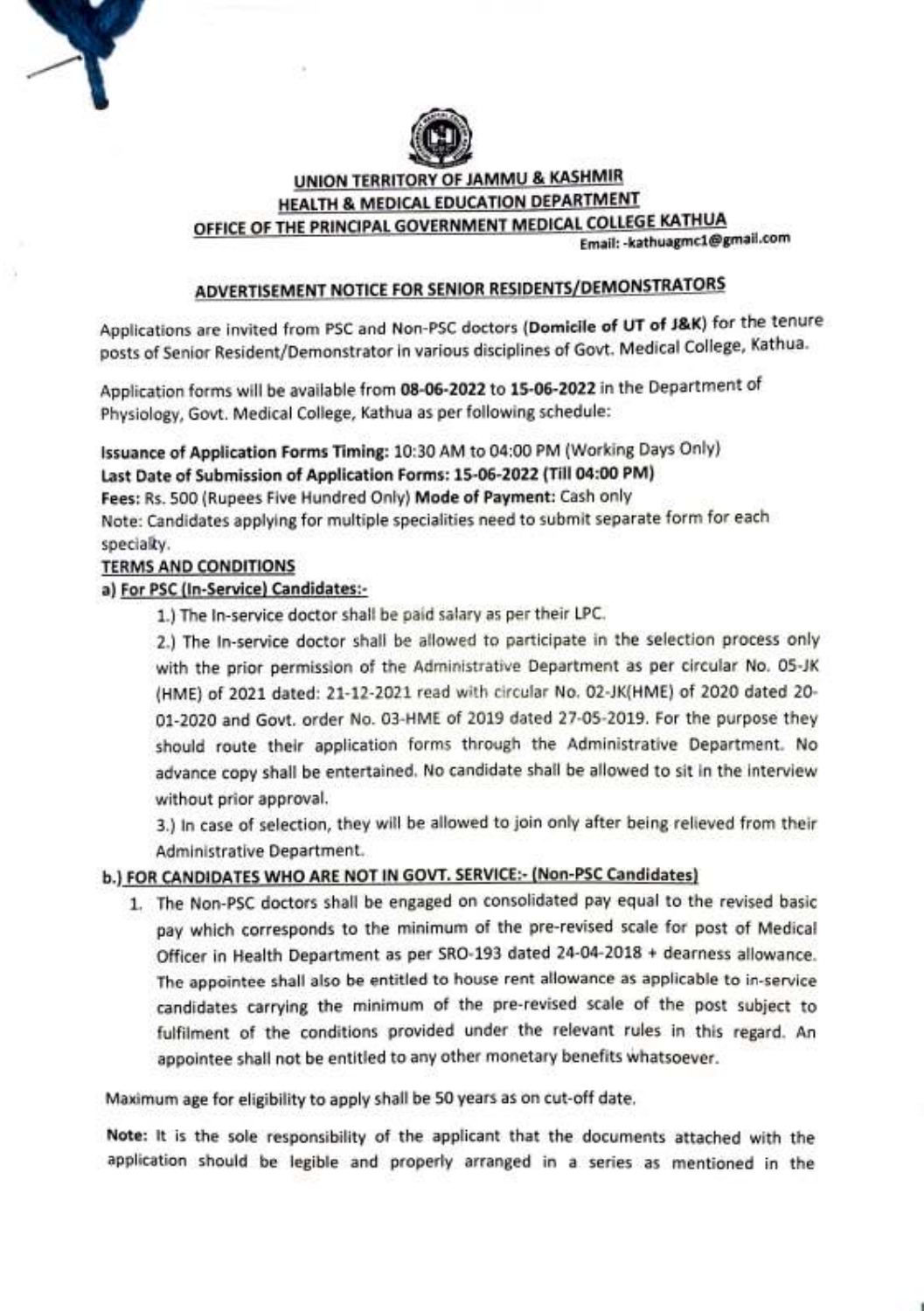

## UNION TERRITORY OF JAMMU & KASHMIR HEALTH & MEDICAL EDUCATION DEPARTMENT OFFICE OF THE PRINCIPAL GOVERNMENT MEDICAL COLLEGE KATHUA

Email:-kathuagmc1@gmail.com

advertisement notice. llegible, dark, washed out, misprinted documents and documents submitted after the last date of submission of application shall not be considered for evaluation. All the documents submitted by the candidates should be self attested and tagged in an office file. Candidates may note that their candidature will remain provisional till the genuineness of their documents relating to educational qualification is verified by the Appointing Authority. The candidates are advised to go through the requirements of educational qualification and certificates to satisfy themselves that they are eligible for the post. If the documents submitted by the candidates are not found substantiated or correct by the committee at any point of time, the candidature will be cancelled, Criminal Proceedings under law shall be initiated, or any other action as may be deemed appropriate by the committee, shall be taken.

In case of any dispute, the decision of Chairperson of the Selection Committee shall be final.

# THE APPLICATION FORM SHOULD BE ACCOMPAINED wITH SELF-ATTESTED cOPIES OF THE FOLLOWING DOCUMENTS/TESTIMONIALS:

- 1. 10<sup>th</sup> Marks Card/ Diploma/DOB Certificate.
- 2. MBBS Degree and NMC/State Medical Council Registration certificate.
- 3. MD/Ms/DNB Degree and NMc/State Medical Council Registration certificate. 4. MBBS Attempt Certificate and Internship Completion Certificate.
- 
- 5. MBBS/M.SC Marks Card All Profs/Semesters.
- 6. Domicile of UT of J&K.
- 7. Rural Service Experience certificate issued by the Competent Authority/Head of the Institution.<br>8. Professional publications, published in indexed/ national journals, as prescribed.
- 
- 9. Service Certificate (clearly indicating Rural Service if any) issued by the Director, Health service, Jammu/Srinagar in respect of in-service candidates.
- 10. NOC from Administrative Department Health and Medical Education in case of In-Service<br>candidate.<br>11. The candidates who have already completed/doing/left the Registrarship/ Senior
- 
- Residency/Demonstratorship midway in any discipline need not apply.<br>12. The candidates must furnish an affidavit duly attested by the 1st Class Magistrate to the<br>effect that he/she has neither completed nor doing and never
- one month salary in this institution. notice duly forwarded by the concerned H.O.D or else the doctor shall have to deposit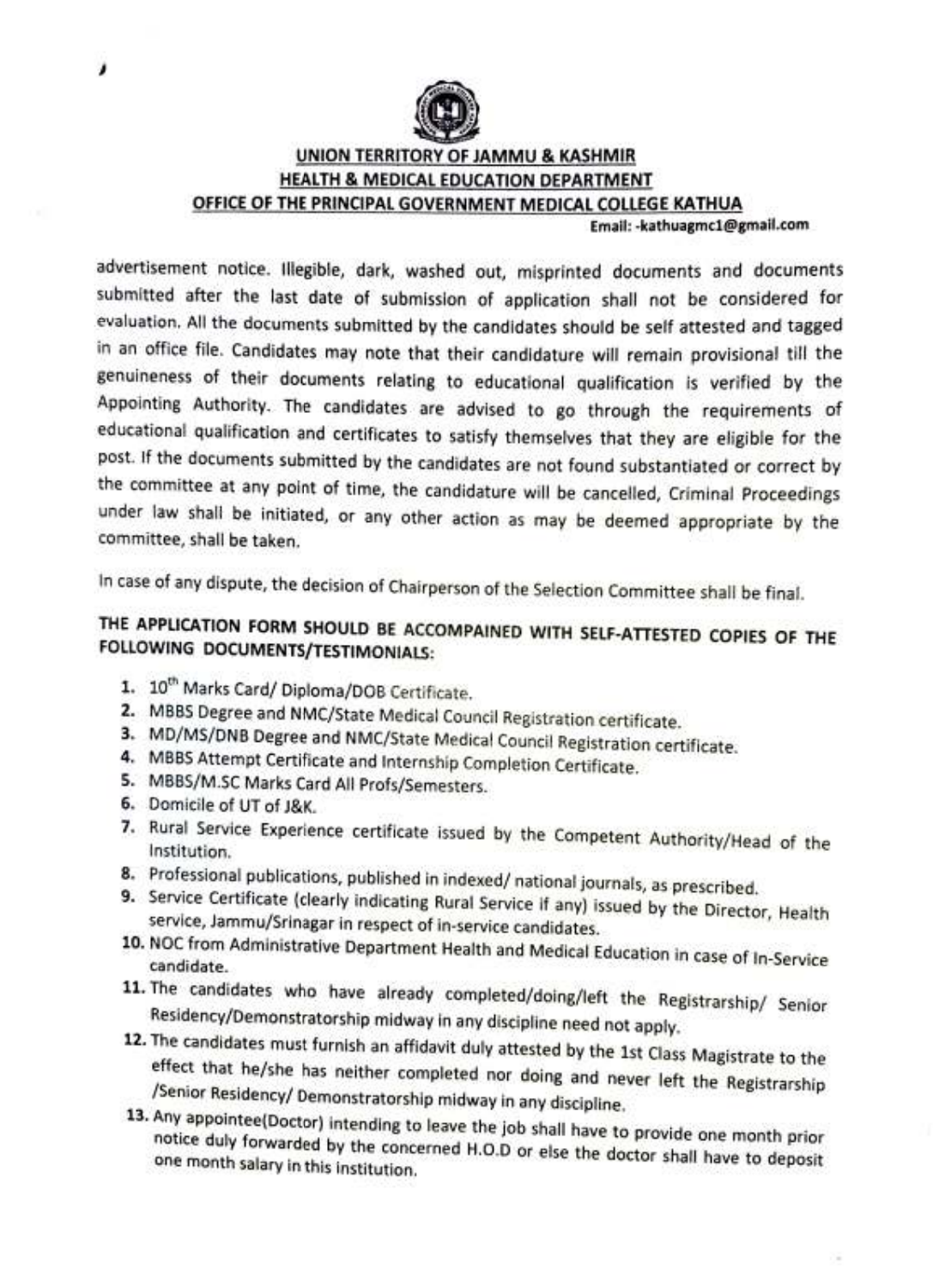

## UNION TERRITORY OF JAMMU & KASHMIR HEALTH & MEDICAL EDUCATION DEPARTMENT OFFICE OF THE PRINCIPAL GOVERNMENT MEDICAL COLLEGE KATHUA

Email:-kathuagmc1@gmail.com

## Eligibility: (i) For the post of Senior Resident: MS/ MD/ DNB in concerned specialty.

(ii) Demonstrator: MBBS/ MD/ DNB/ Medical M.Sc/ Medical PhD in concerned specialty.

The details of the posts are as under:

### (A) Senior Residents:

| S.No. | <b>Department</b>                                               | Vacancy |
|-------|-----------------------------------------------------------------|---------|
|       | <b>General Medicine</b>                                         | 05      |
| 2     | Tuberculosis and Respiratory Diseases (Respiratory<br>Diseases) | 02      |
| 3.    | Pediatrics                                                      | 02      |
| 4     | <b>General Surgery</b>                                          | 06      |
| 5     | Radiodiagnosis (Radiology)                                      | 05      |
| 6     | Radiotherapy (Radiation Oncology)                               | 03      |
|       | Anesthesiology                                                  | 05      |
| 8     | Physical Medicine and Rehabilitation                            | 02      |
| 9     | <b>Obstetrics &amp; Gynecology</b>                              | 01      |

### (B) Demonstrator:

| <b>S. No.</b> | <b>Department</b>         | Vacancy |
|---------------|---------------------------|---------|
| 1.            | Pathology                 | 02      |
| 2.            | Pharmacology              | 02      |
| 3.            | Microbiology              | 02      |
| 4.            | Physiology                | 02      |
| 5.            | <b>Community Medicine</b> | 01      |

Interview: The interview will be conducted on 18-06-2022. The details of provisionally shortlisted candidates for the interview shall be uploaded on the official website of the college i.e. http://gmckathua.in. Therefore, candidates are advised to visit the official website of college regularly for updates and information about the recruitment. The selection of the candidates